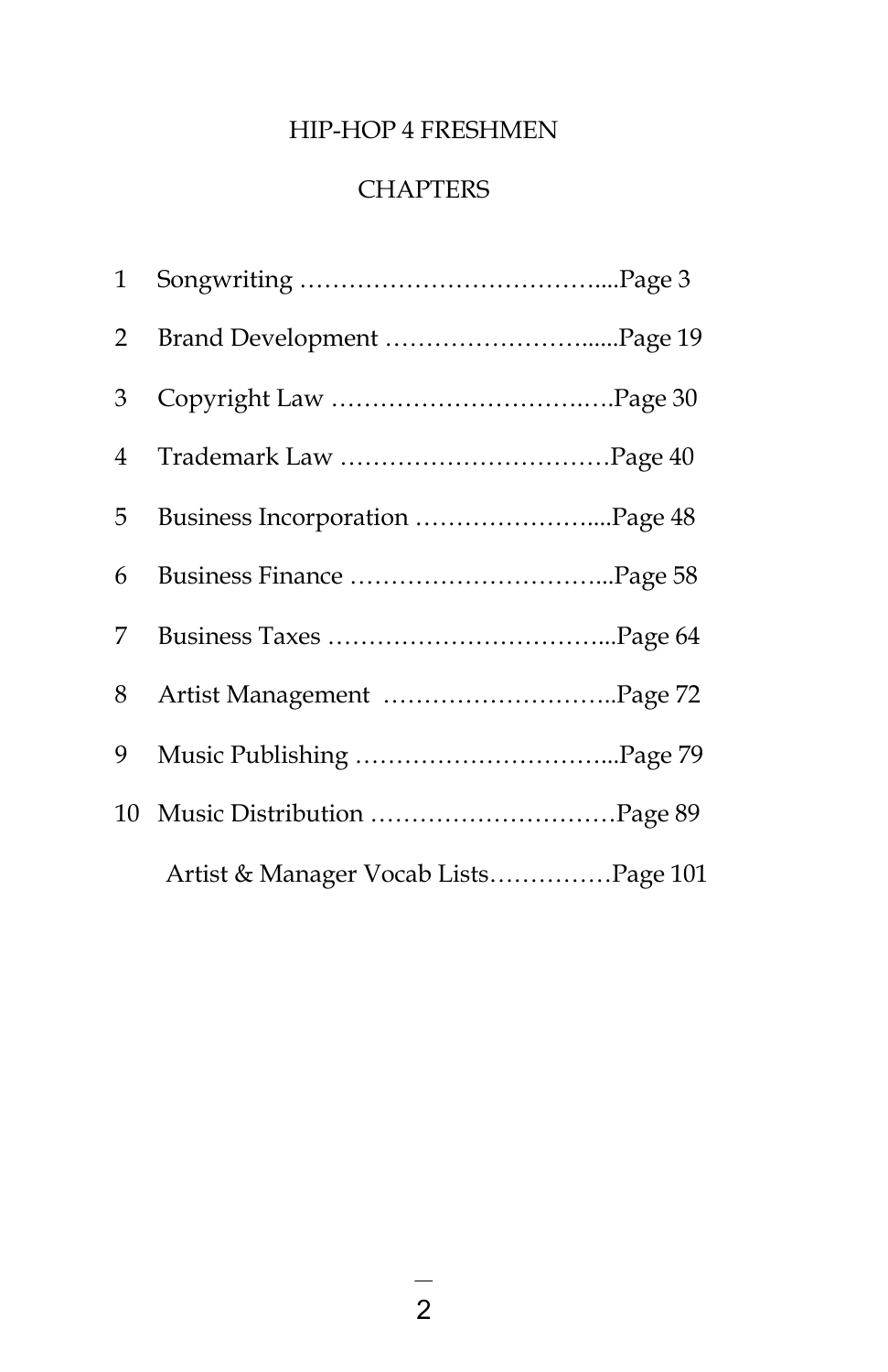## SONGWRITING

The 1st skill of being an independent artist is Songwriting. In this chapter you will learn the fundamentals of writing a song, and how to apply these fundamentals to write your own song. Gain an understanding for the importance of songwriting, and establish a foundation for writing songs as an independent artist.

Chapter Highlights:

Song Parts

Song Structure

Verse Structure

Wordplay

Rhyming

Being a Songwriter

Intellectual Property

Copyrights

Songwriting Guilds

Songwriting Jargon list

Songwriting How-To Tutorial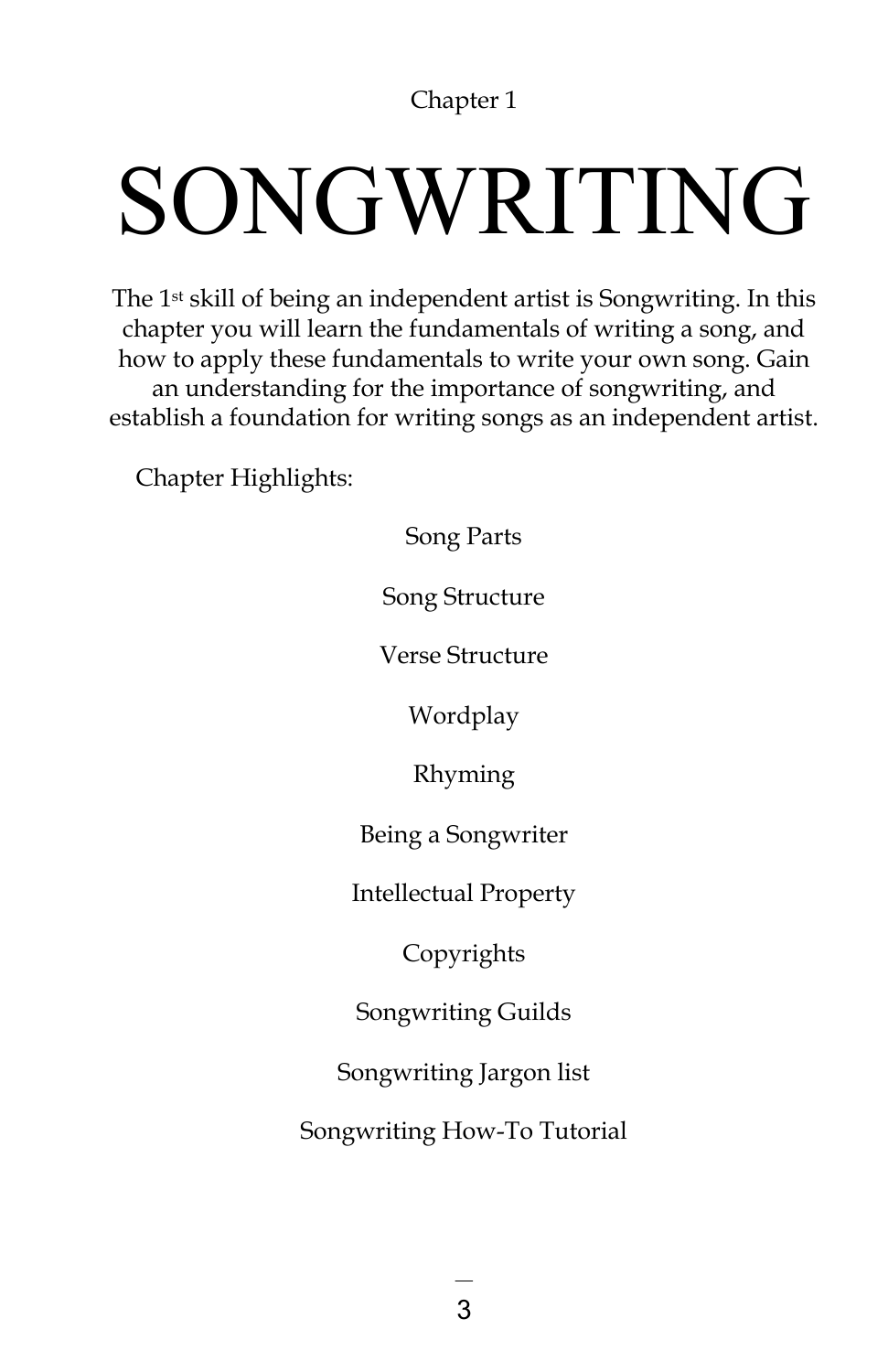### I. Introduction to Songwriting

#### Composition

A **composition** is a completed piece of written work. A composition can be an essay, poem, script, song, etc. A **song** is a composition of **lyrics.** A song is put together with the following parts: Song Title, Verses, Chorus, Bridge, Intro, and Outro.

#### Parts of a Song

The **song title** is the name of the song. A song title is typically 1 to 5 words in length. The **verses** contain the message of the song. A song typically contains 3 verses. . A standard verse is made up of 16 lines of lyrics, or 16 **bars**. A **couplet** is two bars. So, a standard verse is made up of 16 bars or 8 couplets.

The **chorus** is the reoccurring lyrics after each verse that summarizes and repeats the overall message of the song. A chorus typically consists of 4 to 8 bars.

The **bridge** of a song is between the 2nd verse and 3rd verse, and is 4 to 8 bars. The **song intro** is the lyrics before the first verse. The **song outro** is the lyrics before the song ends.

A complete song contains a title, 3 verses, a chorus, bridge, intro, and outro. At its bare minimum, a song must contain at least a title, 2 verses, and a chorus. The intro, outro, and bridge are common but optional sections of a song.

Song Arrangement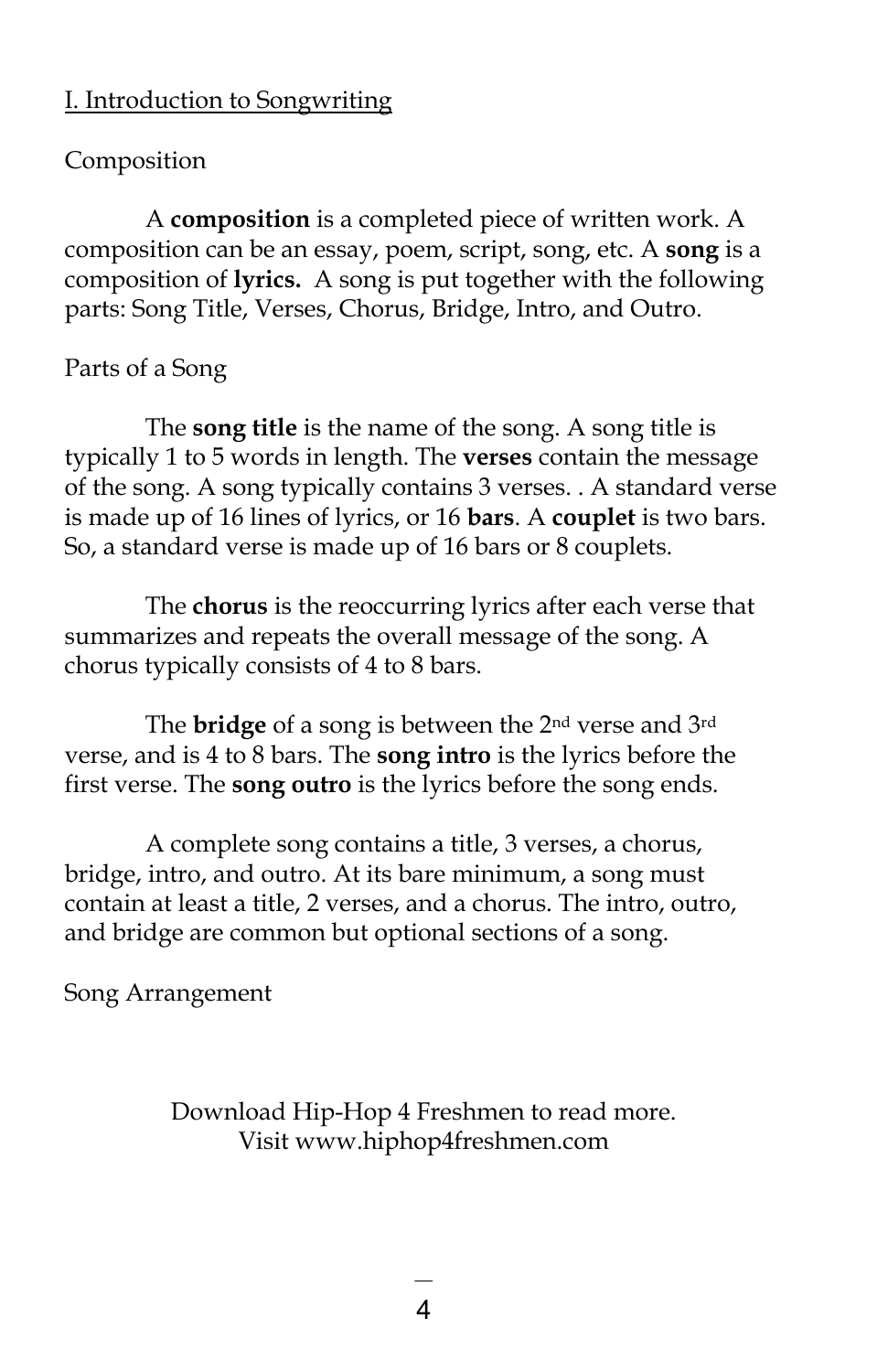### II. Song Content

Verse Structure

Every song tells a story. The story tells *who*, *what*, *when*, *where*, *why*, and *how* of the song's topic. A story has 5 elements to address: the Exposition, Rising Actions, Climax, Falling Actions, and Resolution.

The **Exposition** is the beginning of a story where the characters, setting, and topic are introduced. **Rising Actions** are the acts and events that build and develop a story. Rising actions typically lead to an issue, problem, or conflict.

The **Climax** is the turning point and peak of a story. This is where the conflict is at its worst. **Falling Actions** are the acts and events that lead to resolving the conflict. The **Resolution** is where the conflict is resolved, lessons learned are shared, and the story ends.

The 5 elements of a story are structured in the verses of a song. Below are popular **verse structures**:



**VERSE STRUCTURE #1**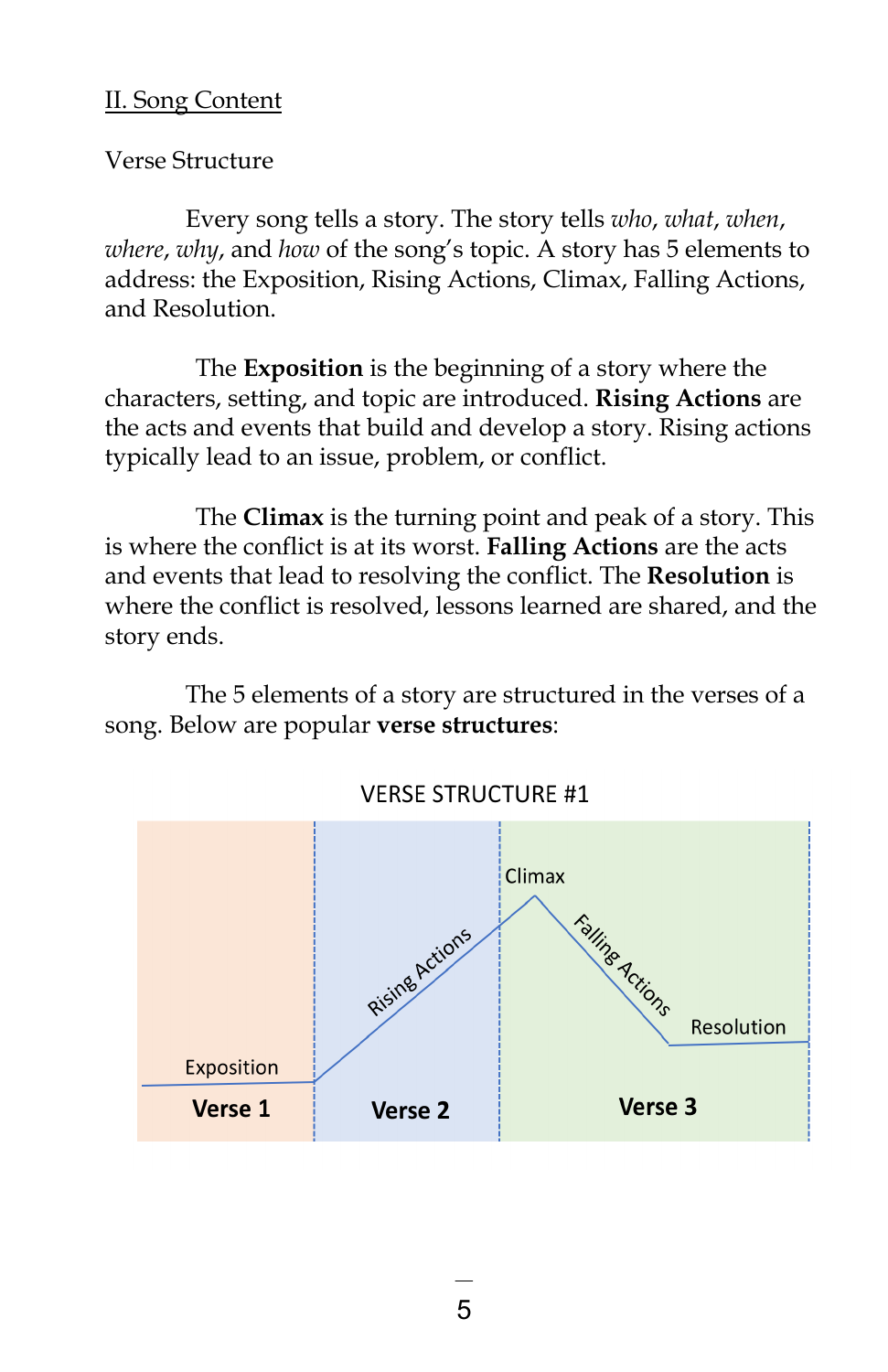### **VERSE STRUCTURE #2** Climax Falling Actions Rising Actions Resolution Exposition Verse 3 Verse 1 Verse<sub>2</sub> **VERSE STRUCTURE #3** Climax Falling Actions Rising Actions Resolution Exposition Verse 3 Verse 1 Verse 2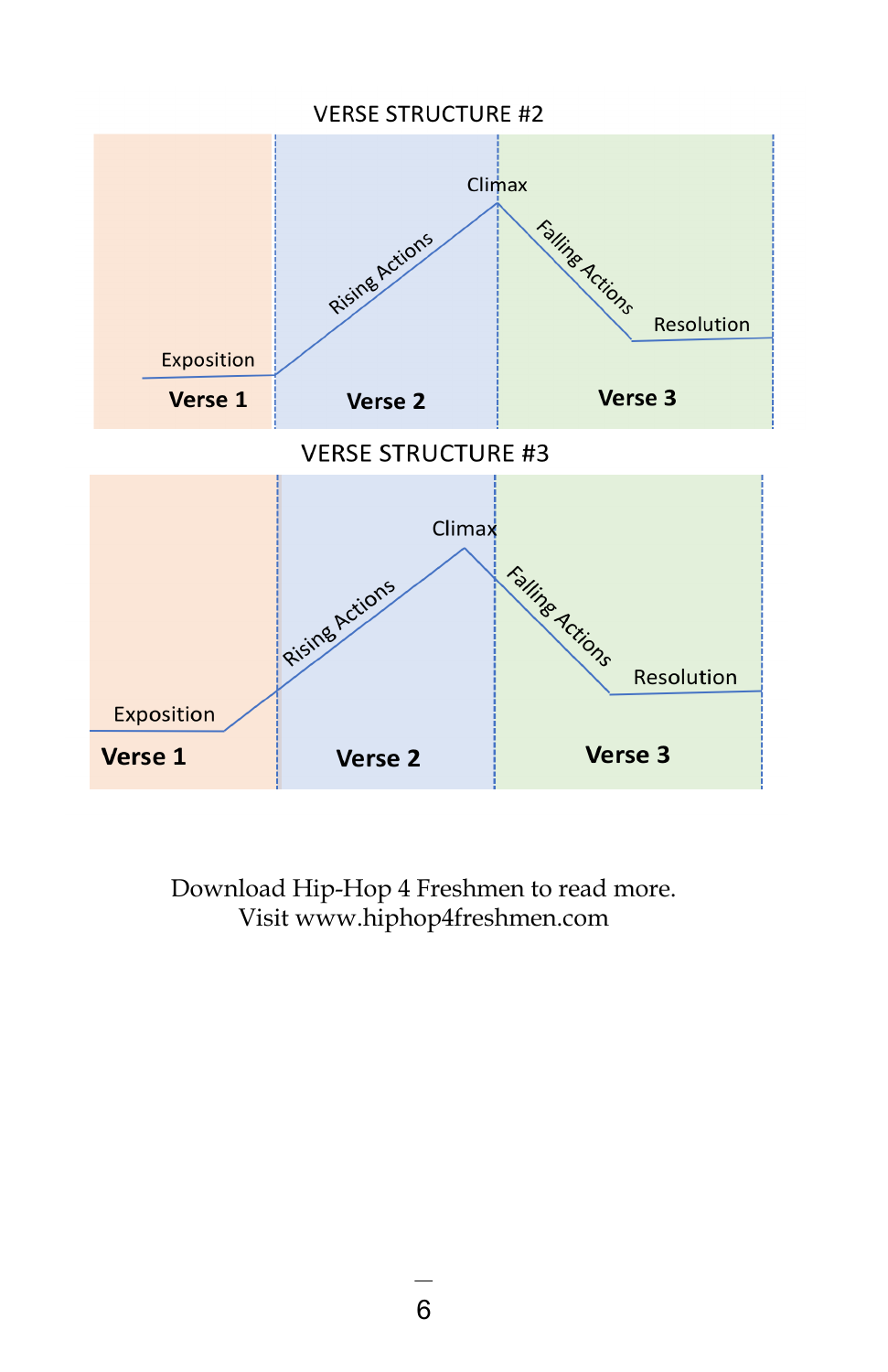## BRAND DEVELOPMENT

The 2nd skill of being an independent artist is Brand Development. In this chapter you will learn the fundamentals of developing a brand, and how to apply these fundamentals to develop your own music brand. Gain an understanding for the importance of creating a brand identity, and establish a foundation for building a brand as an independent artist.

Chapter Highlights:

Building a Brand

Attributes of a Brand

Color Characteristics

Logos

Catch-Phrases

Brand Identity

Brand Development Jargon List

Brand Development How-To Tutorial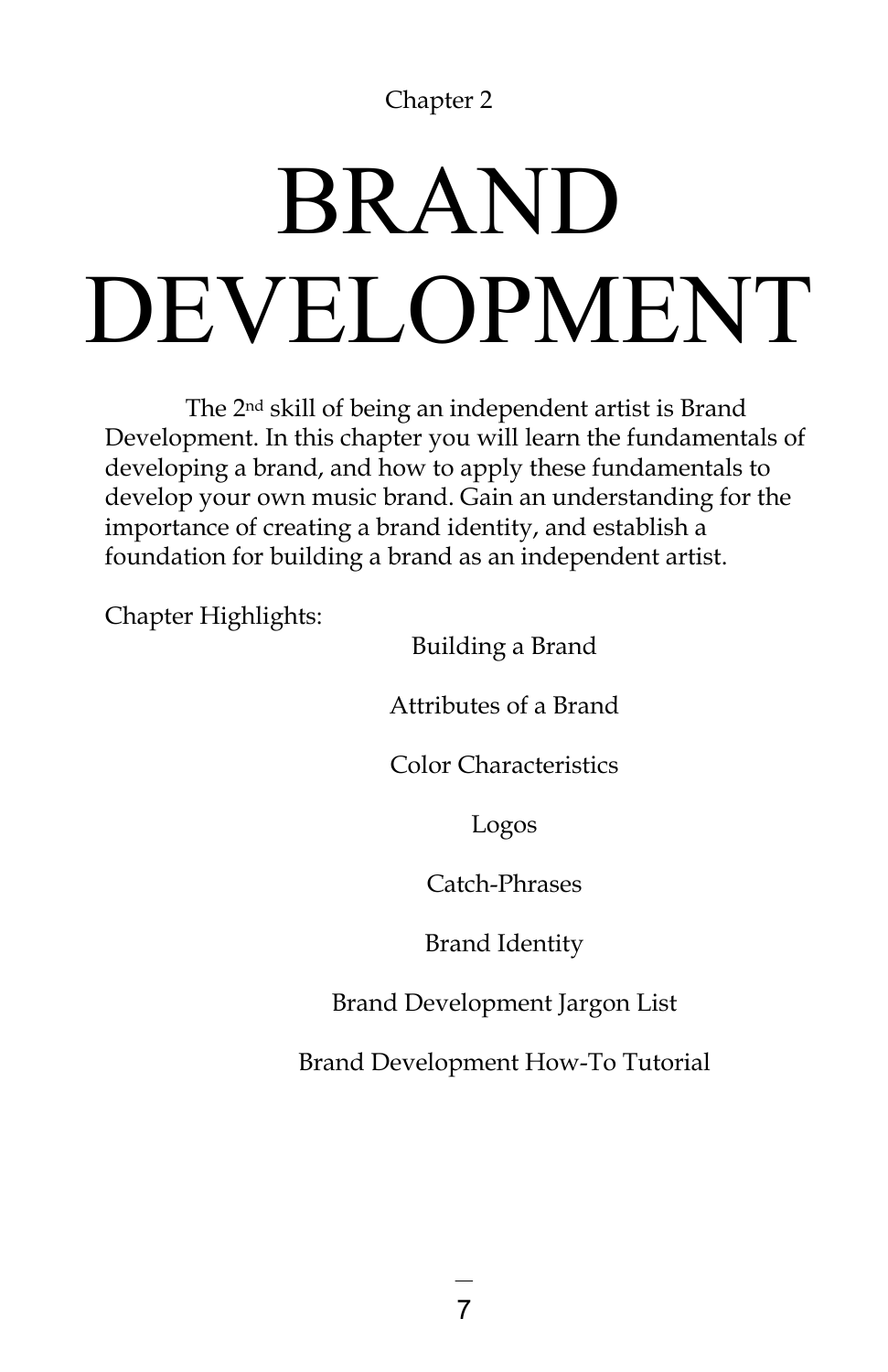### I. Introduction to Brands

A **brand** is a word, name, mark, symbol, or design that identifies a **product**. A brand is displayed, or printed on the package of a product to distinguish it from other products. Examples of brand products are: *Pepsi, Gucci, Def Jam, BMW*





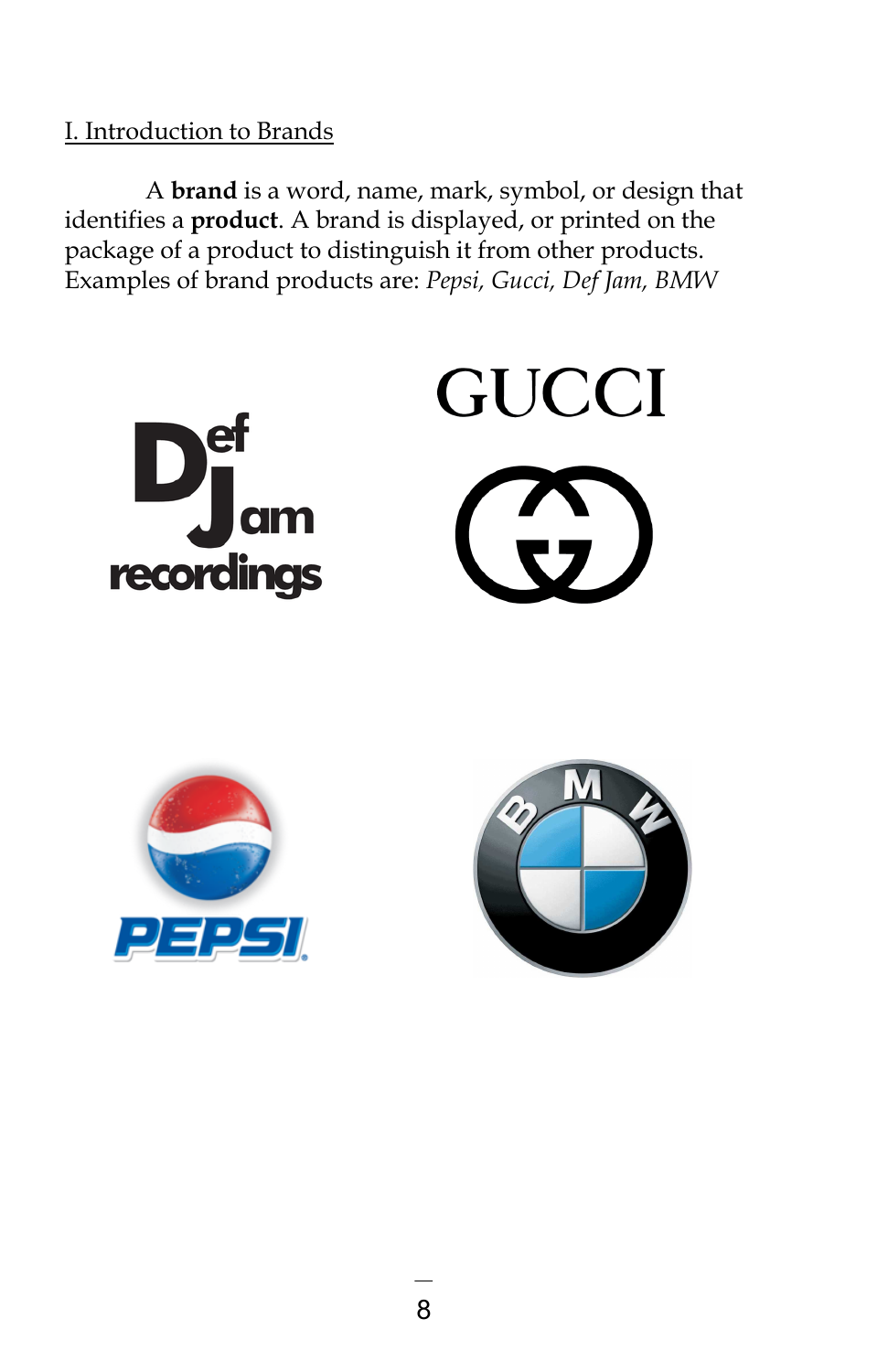In the music industry, the artist is the brand. The **artist name** is the brand name that identifies products. The artist name is displayed with or printed on the package of their products to distinguish it from other artist and their music products. Music products can be CDs, DVDs, T-Shirts etc. Examples of artist names on music products are: Nas' name in his unique typeface on a CD, and a Young Jeezy Snowman T-shirt



### II. Building a Brand

A brand starts with a name. A brand name must be distinct, short & simple, personalized, and/or have shock value.

### Distinctiveness

A brand name must be **distinct** - meaning original and different from others**.** The distinctiveness of a brand name distinguishes it from other brand names. There are three levels of distinctiveness: *Fanciful*, *Suggestive*, and *Arbitrary*.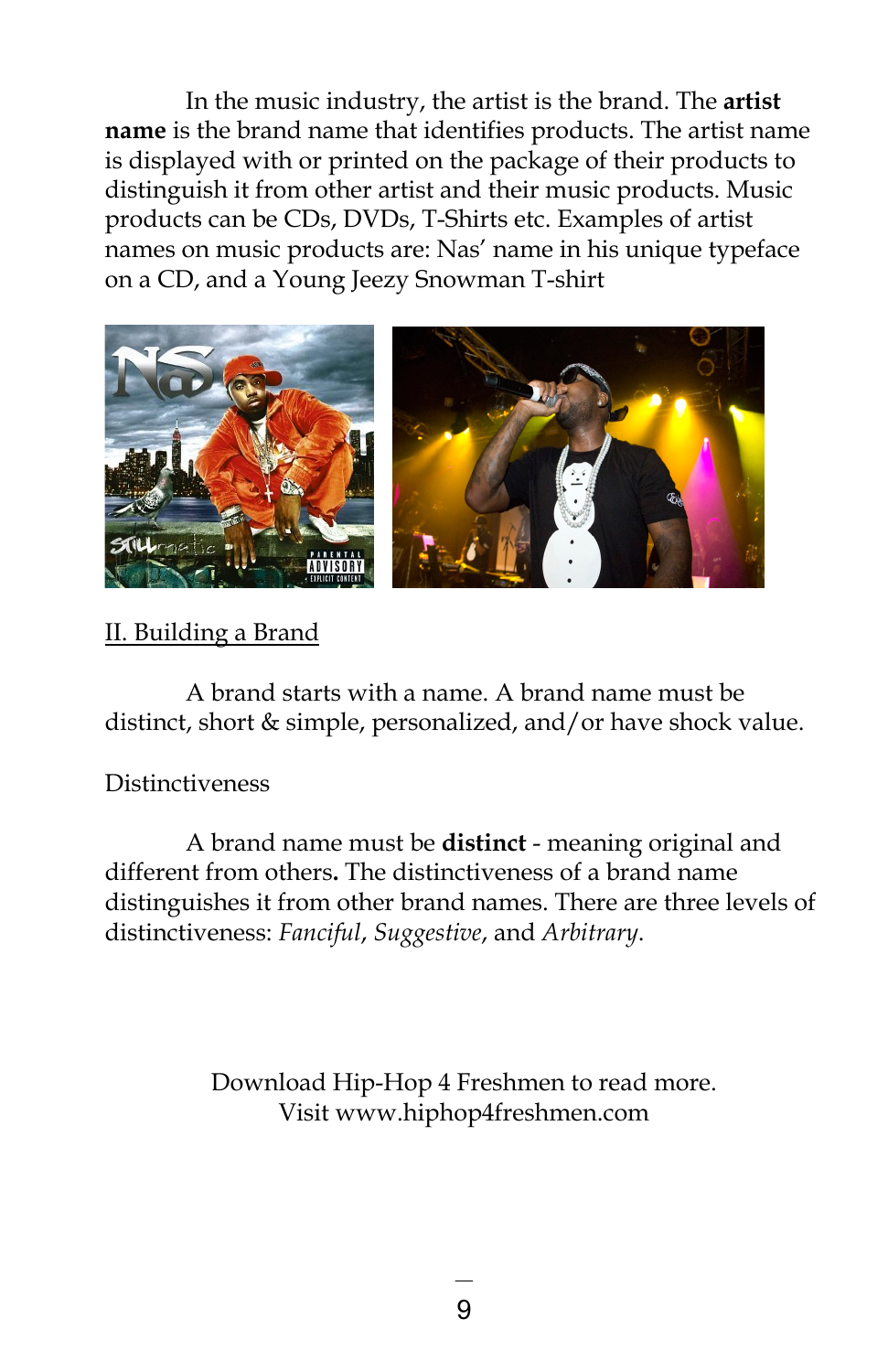### Colors Characteristics

After choosing a font, colors are added. There are 8 basic colors in branding: White, Black, Blue, Purple, Red, Orange, Yellow, and Green. Each color is associated with traits, feelings, and emotional trigger words. Each color has **color characteristics**.

White represents purity, clarity, and innocence. Black emits luxury, elegance, and sophistication. Blue stands for leadership, strength, and loyalty. Purple means royalty, prestige, and respect. Red is for strength, love, danger and conflict. Orange implies energy, youth, and life. Yellow suggests happiness and joy. Green signifies nature, environment, health, wealth, and power.

| <b>PURITY</b> | <b>LUXURY</b>           | <b>LEADERSHIP</b> | <b>ROYALTY</b> | <b>LOVE</b>                   | <b>BNBRGY</b> | <b>HAPPINESS HEALTH</b> |               |
|---------------|-------------------------|-------------------|----------------|-------------------------------|---------------|-------------------------|---------------|
|               | INNOCENCE SOPHISTICATED | <b>LOYALTY</b>    |                | <b>PRESTIGE CONFLICT LIFE</b> |               | <b>TOY</b>              | <b>WEALTH</b> |
|               |                         |                   |                |                               |               |                         |               |
|               |                         |                   |                |                               |               |                         |               |
|               | COLOR CHARACTERISTICS   |                   |                |                               |               |                         |               |

### **HOW TO CREATE A BRAND NAME**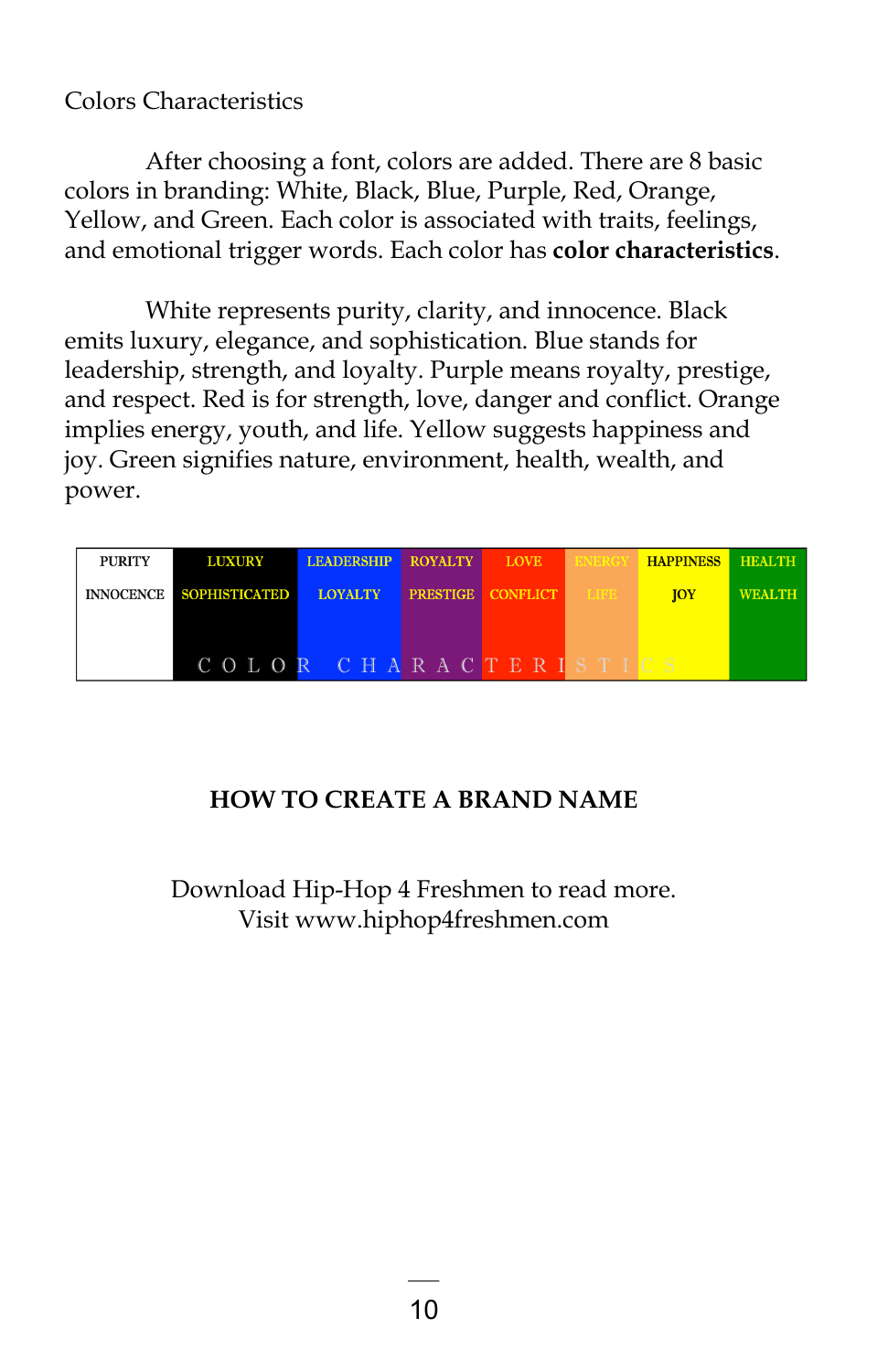# COPYRIGHT LAW

The 3rd skill of being an independent artist is Copyright Law. In this chapter you will learn the fundamentals of copyrighting music, and how to apply these fundamentals to copyright your own music. Gain an understanding for the importance of copyrighting music, and establish a foundation for exercising copyright law as an independent artist.

Chapter Highlights:

Requirements for Copyrightable Work

Types of Copyright Ownership

Copyright Infringement

Exceptions to Copyright Infringement

Copyright Protection

Types of Copyrights

Copyright Jargon List

Copyright How-To Tutorial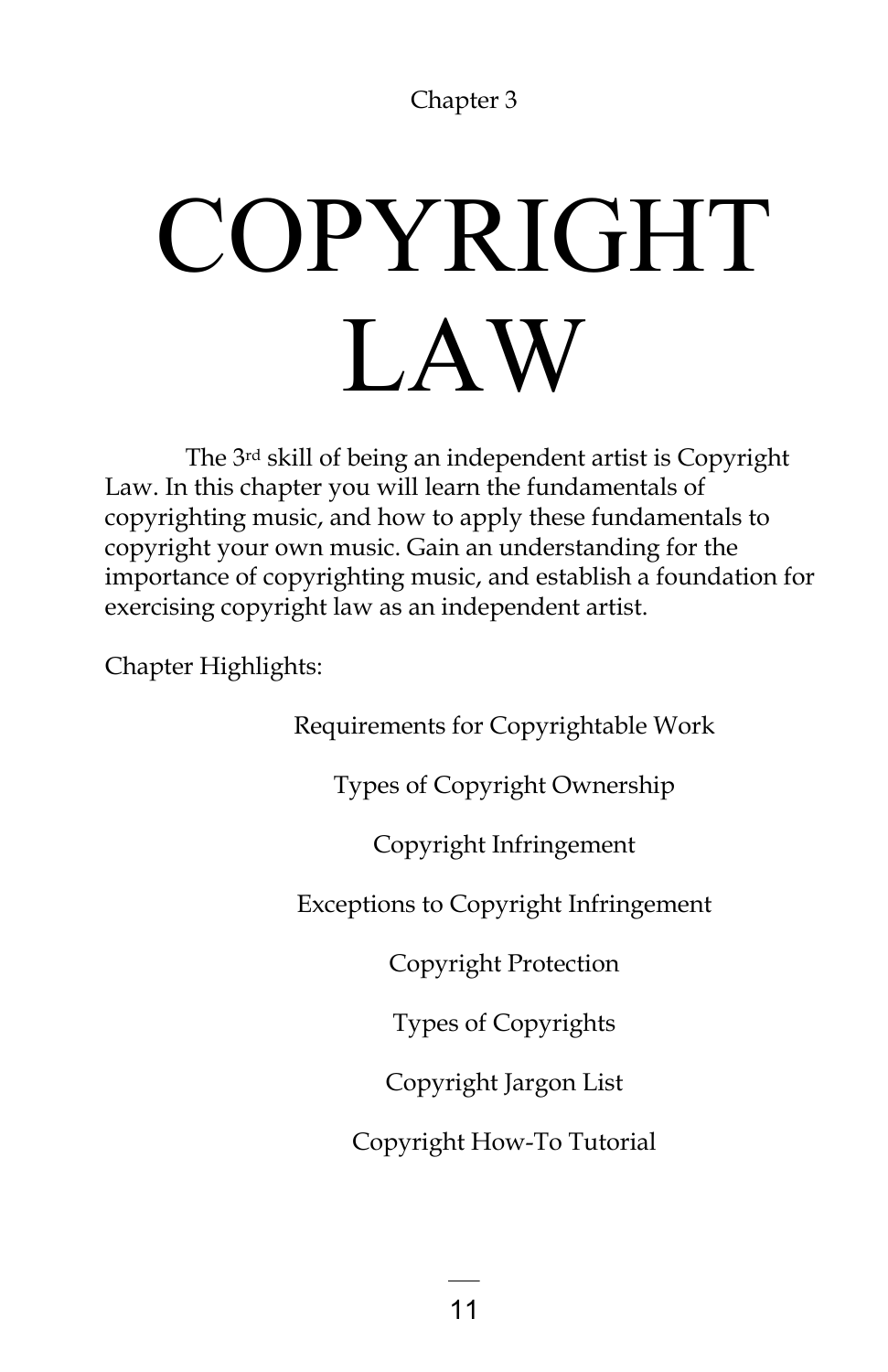### I. Introduction to Copyrights

**Copyright** refers to the rights to copy creative work. Authors of creative work, like artists who create their own music, are granted copyrights to their work. These rights are the right to: reproduce, create **derivatives,** distribute, display, perform, and sell their creative work.

### Download Hip-Hop 4 Freshmen to read more. Visit www.hiphop4freshmen.com

### II. Copyrights in Use

The moment a song has tangibility, the artist becomes the **copyright holder**. The copyright holder has the rights to copy, reproduce, create derivatives, distribute, perform, display, and sell the music. These rights last for the lifespan of the artist plus an additional 70 years. The Copyright Term Extension Act of 1998 governs the lifespan of copyright ownership by a copyright holder.

> Download Hip-Hop 4 Freshmen to read more. Visit www.hiphop4freshmen.com

### **HOW TO COPYRIGHT A SONG RECORDING**

There are several ways to register a copyright claim with the U.S. Copyright Office. The fastest, inexpensive, protective, and most convenient way to register copyright claims is ..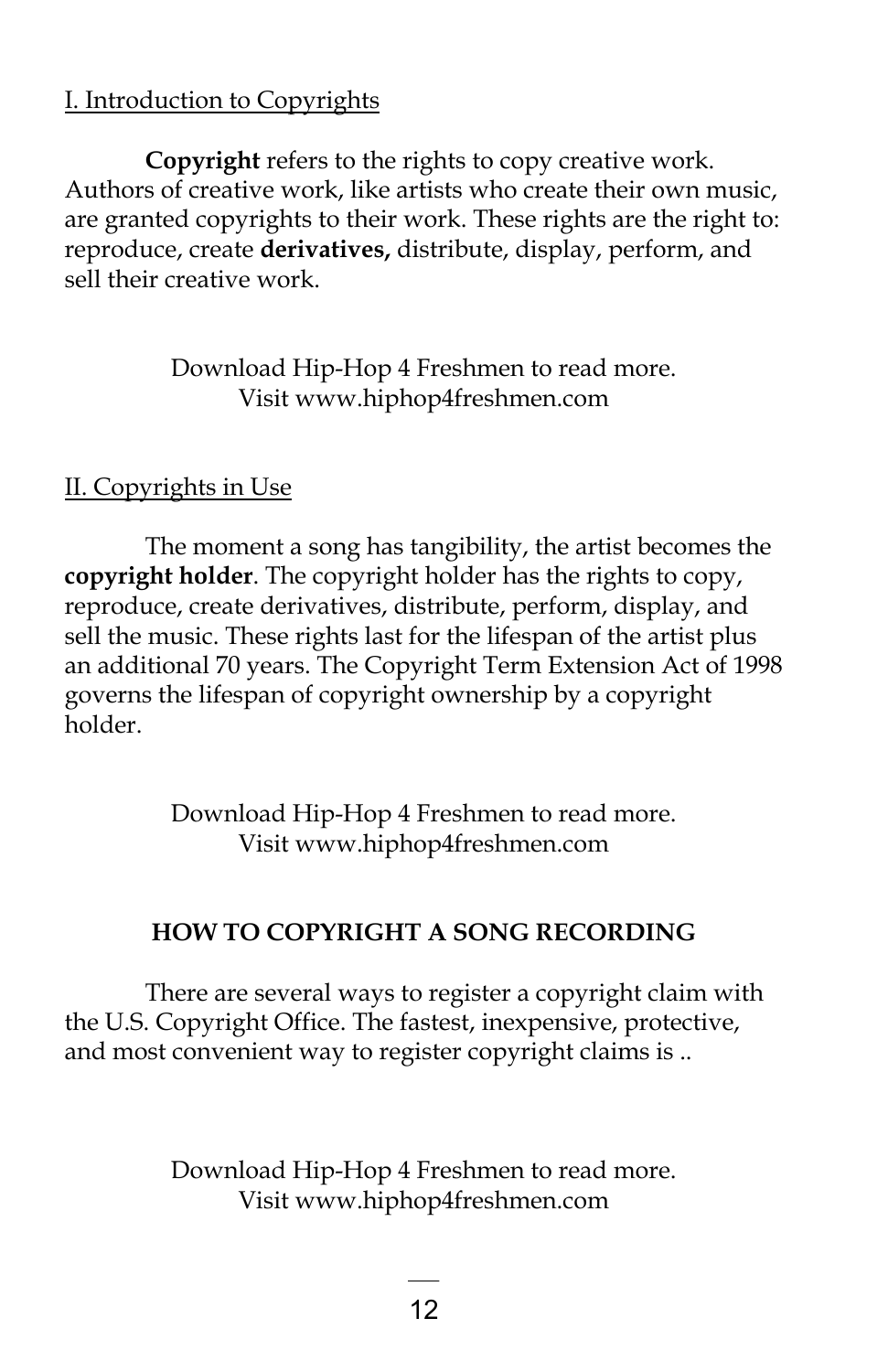# MUSIC PUBLISHING

The 9th skill of being an independent artist is Music Publishing. In this chapter you will learn the fundamentals of publishing music, and how to apply these fundamentals to publish your own music. Gain an understanding for the importance of publishing, and establish a foundation for publishing music as an independent artist.

Chapter Highlights:

Music Publishing Process

Music Licensing

### Royalty-Collection Organizations

Music Publishing Jargon List

Music Publishing How-To Tutorial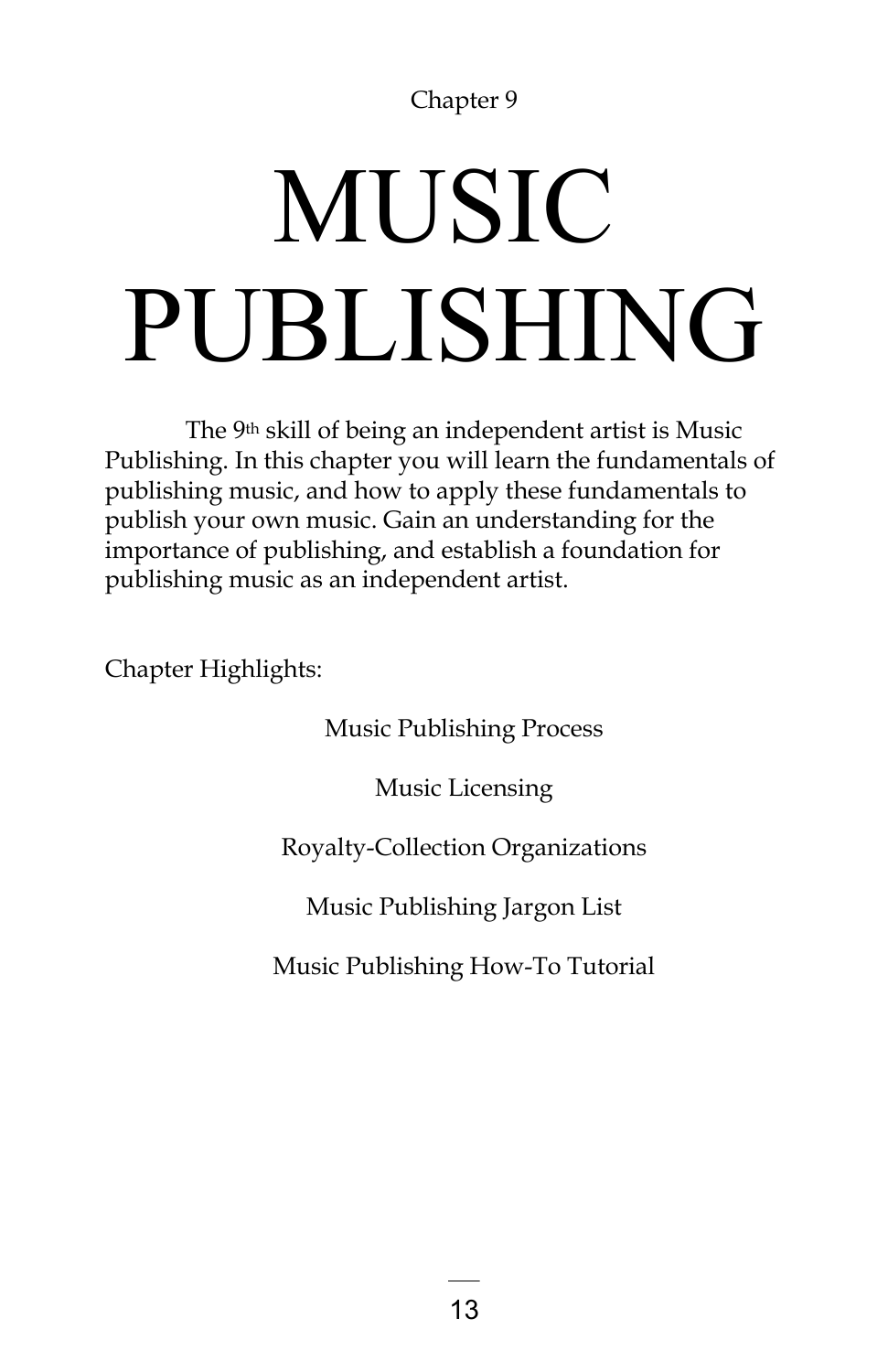### IV. Review

Music publishing is the business of making music available to the public for use, distribution, or sale. Music is published by way of licensing. Licensing creates an opportunity for artists to earn royalties for their music. This chapter identified 7 royalty opportunities for artists through the publishing process:

> Download Hip-Hop 4 Freshmen to read more. Visit www.hiphop4freshmen.com

### **HOW TO REGISTER MUSIC FOR DIGITAL PERFORMANCE ROYALTIES**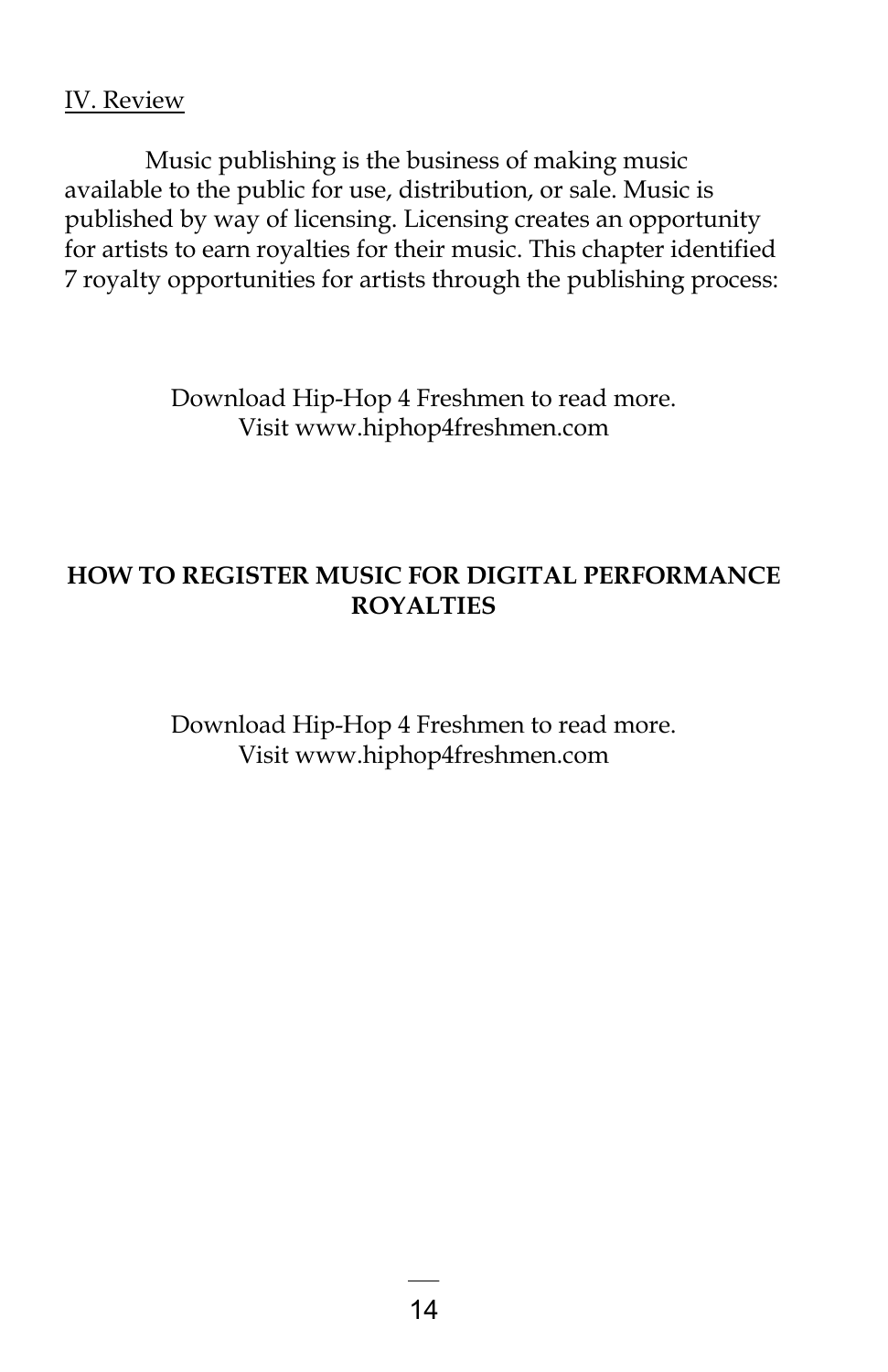### Hip-Hop 4 Freshmen VOCAB LIST

### **SONGWRITING JARGON LIST**

- 1. **1st Person Narration** a story told from the point of view of the writer using "I", "Me", "My", "We", "Us", "Our", and "Ours"
- 2. **2nd Person Narration** a story told from the point of view addressing the reader or listener using "You", "You're", "Your", and "Yours"
- 3. **3rd Person Narration** a story told from the perspective using "He", "Him", "She", "Her", "They", and "Their"
- 4. **Alliteration** words with the same beginning letter used together
- 5. **Allusion** a phrase or statement that makes reference to a person, place, or event
- 6. **Analogy**  a comparison between two or more things
- 7. **Antonyms** words with opposite definitions
- 8. **Bar**  a line of lyrics
- 9. **Brainstorm**  to create and list new ideas without judgment
- 10. **Bridge** the section of lyrics in a song between 2nd verse and 3rd verse
- 11. **Chorus** the reoccurring and repetitive lyrics of a song; refrain; hook

Download Hip-Hop 4 Freshmen to read more. Visit www.hiphop4freshmen.com

### **BRAND DEVELOPMENT JARGON LIST**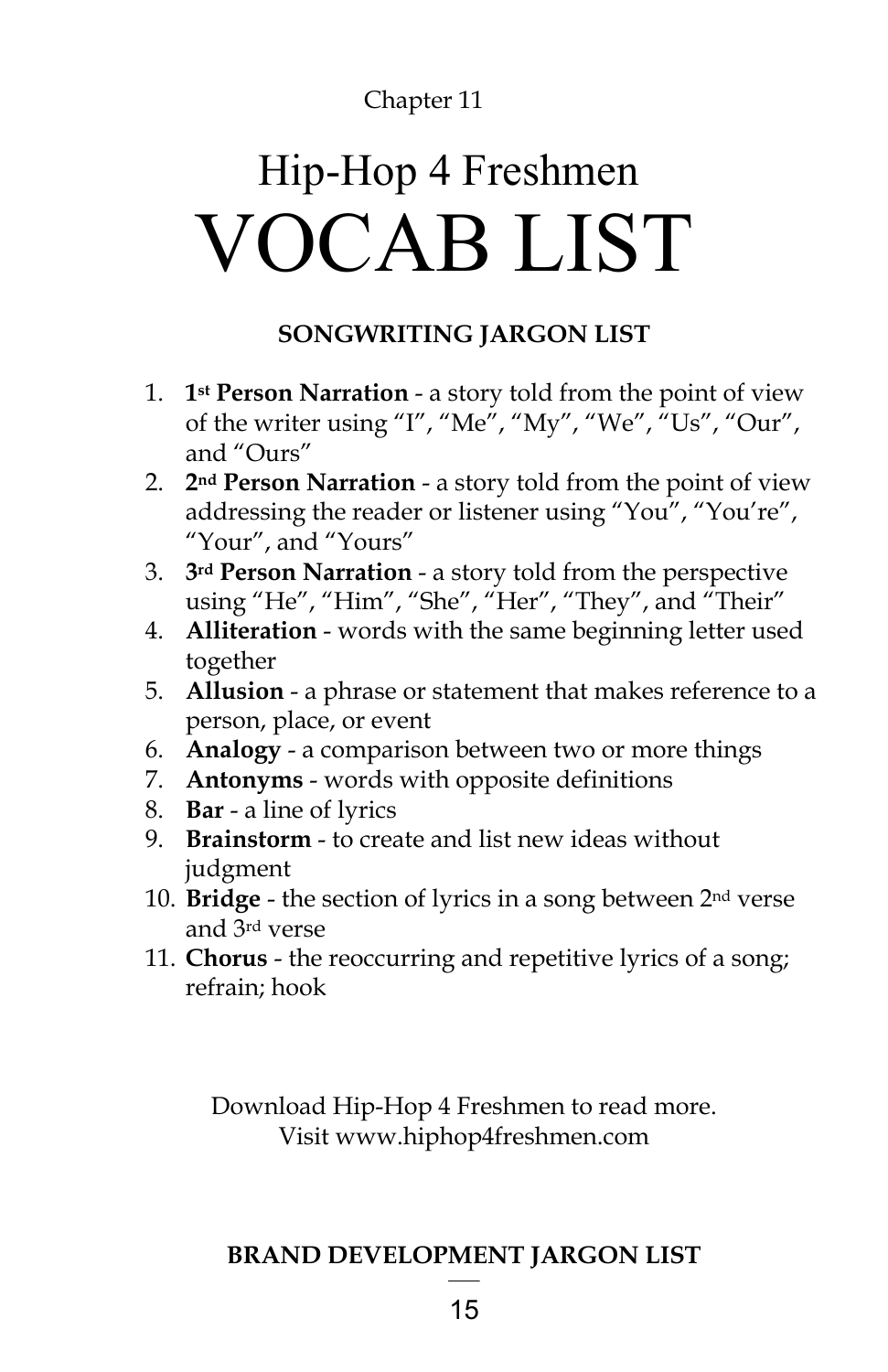- 1. **Artist Name** the brand name of an artist
- 2. **Artist Tag**  a mark, symbol, design, or logo that identifies and represents an artist
- 3. **Brand**  a word, name, mark, symbol, or design that identifies a product
- 4. **Brand Identity** specific attributes of a brand i.e. font, color, logo, etc.
- 5. **Catch-Phrase** a word or phrase that identifies and associates with a person
- 6. **Color Characteristic** the traits, feelings, and emotional trigger words associated to a color
- 7. **Distinct** different from others; unique in kind
- 8. **Font -** the typeface of letters
- 9. **Generic** unoriginal; a product without a brand name

Download Hip-Hop 4 Freshmen to read more. Visit www.hiphop4freshmen.com

### **MUSIC PUBLISHING JARGON LIST**

- 1. **America Society of Composer, Artists, and Performers**  (ASCAP) - an organization that collects licensing fees and distributes royalties for music published in live performance formats
- 2. **Audiovisual Work** creative work that contains both sound and visual components
- 3. **Broadcast Music Incorporated** (BMI) an organization that collects licensing fees and distributes royalties for music published in live performance formats
- 4. **Copyright Holder** the legal owner of copyrights; someone who has the right and permission to copy, reproduce, distribute, display, perform, and/or sell creative work